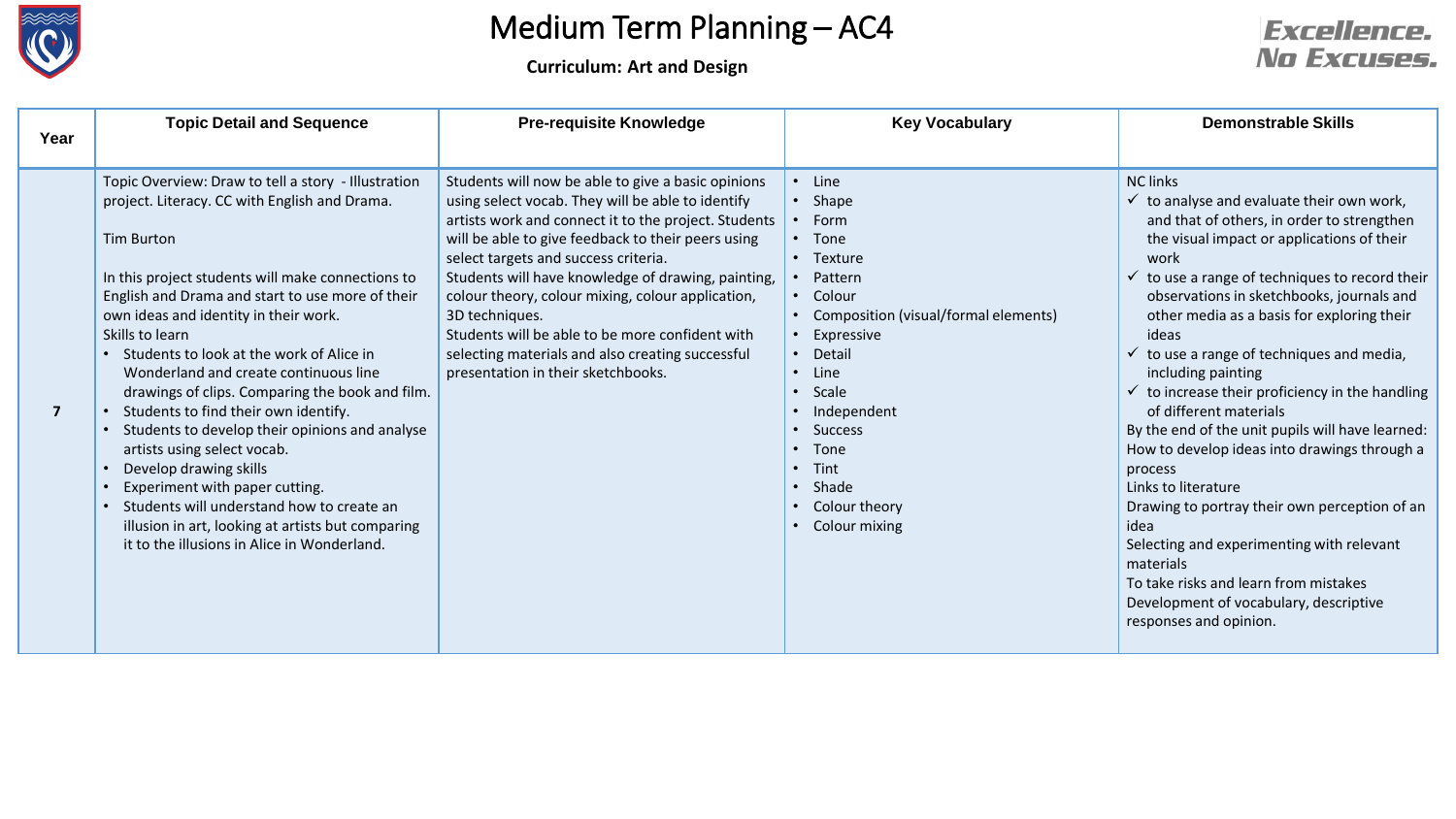

**Curriculum: Art and Design**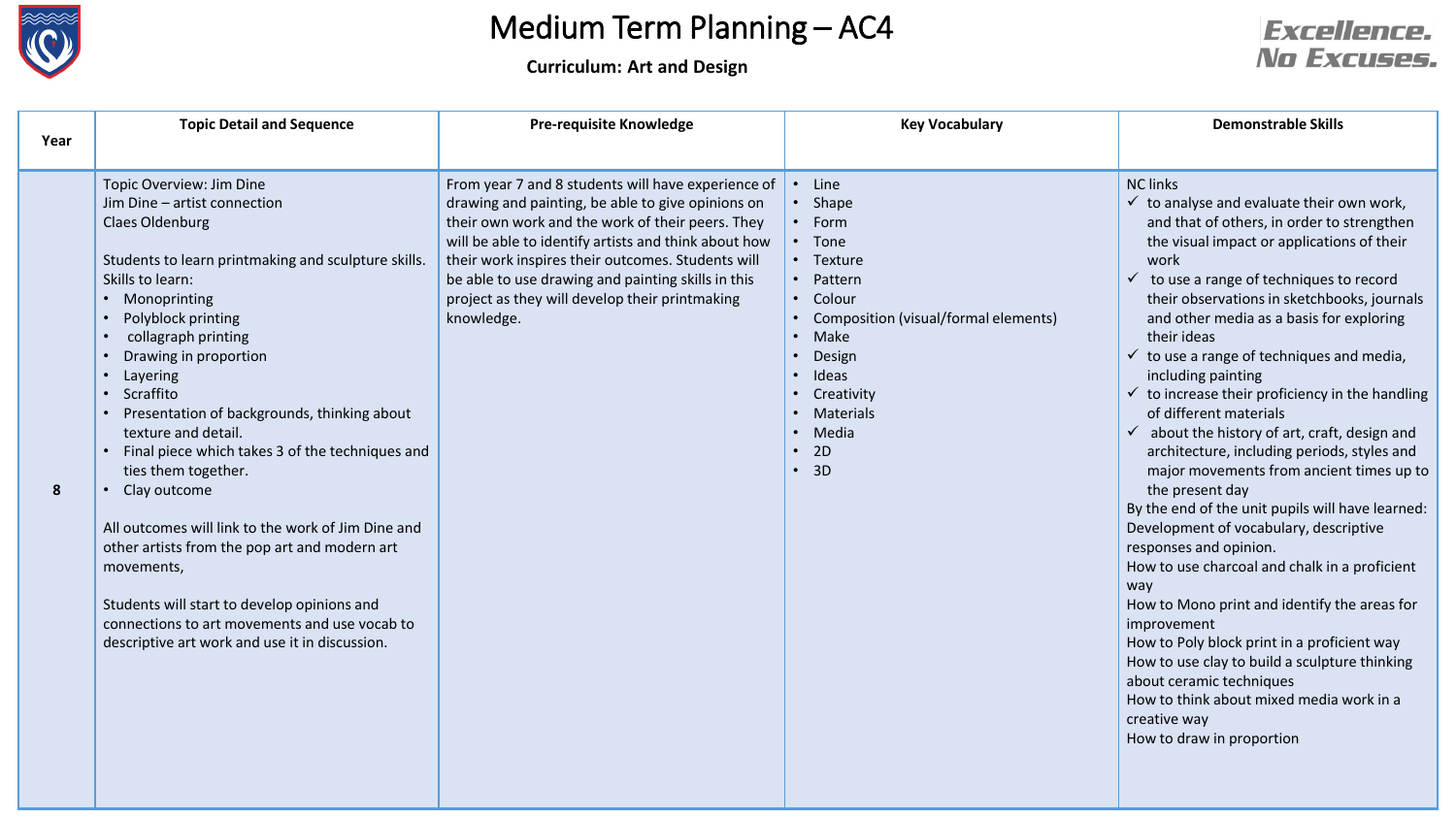

**Curriculum: Art and Design**

| Year | <b>Topic Detail and Sequence</b>                                                                                                                                                                                                                                                                                                                                                                                                                                                                                                                                                                                                                                                                                                                                                                                                                                                                                                           | <b>Pre-requisite Knowledge</b>                                                                                                                                                                                                                                                                                                                                                                                                                                                                                          | <b>Key Vocabulary</b>                                                                                                                                | <b>Demonstrable Skills</b>                                                                                                                                                                                                                                                                          |
|------|--------------------------------------------------------------------------------------------------------------------------------------------------------------------------------------------------------------------------------------------------------------------------------------------------------------------------------------------------------------------------------------------------------------------------------------------------------------------------------------------------------------------------------------------------------------------------------------------------------------------------------------------------------------------------------------------------------------------------------------------------------------------------------------------------------------------------------------------------------------------------------------------------------------------------------------------|-------------------------------------------------------------------------------------------------------------------------------------------------------------------------------------------------------------------------------------------------------------------------------------------------------------------------------------------------------------------------------------------------------------------------------------------------------------------------------------------------------------------------|------------------------------------------------------------------------------------------------------------------------------------------------------|-----------------------------------------------------------------------------------------------------------------------------------------------------------------------------------------------------------------------------------------------------------------------------------------------------|
| 9    | Topic Overview:<br>Topic overview: GCSE style project - Identity<br>theme<br>By the end of the unit pupils will have learned<br>• How to access a theme and research the<br>possibilities - creating a mindmap and<br>research page<br>Create a successful mood board and ideas page<br>Research artists related to the theme - artists<br>$\bullet$<br>given or independently selected<br>• Take some initial photographs which link to the<br>theme - guided on composition, detail,<br>viewpoints. Studio session in school<br>Create some drawings from the photographs -<br>alterative drawing techniques<br>Explore skills and techniques - a variety of<br>skills shown<br>Select materials which suit their needs<br>$\bullet$<br>Develop ideas linking to artists and<br>$\bullet$<br>development<br>Create a final outcome which realises their<br>$\bullet$<br>intentions<br>Links to GCSE Art, Craft and Design -<br>AO1/2/3/4 | Students will have a vast knowledge of skills and<br>materials which they will have acquired from years<br>7 and 8 as well as the work they have completed in<br>year 9. Students will have an understanding of<br>Drawing, Painting and colour theory and will know<br>how to incorporate the visual elements into their<br>work.<br>Students will have worked independently and will<br>have researched ideas, created mind maps and<br>ideas pages and well as started to get used to the<br>process of development. | • Line<br>Shape<br>$\bullet$<br>Form<br>$\bullet$<br>• Tone<br>• Texture<br>Pattern<br>$\bullet$<br>• Colour<br>Composition (visual/formal elements) | <b>NC links</b><br>$\checkmark$ to analyse and evaluate their own work,<br>and that of others, in order to strengthen<br>the visual impact or applications of their<br>work<br>By the end of the unit pupils will have learned:<br>Development of vocabulary, descriptive<br>responses and opinion. |